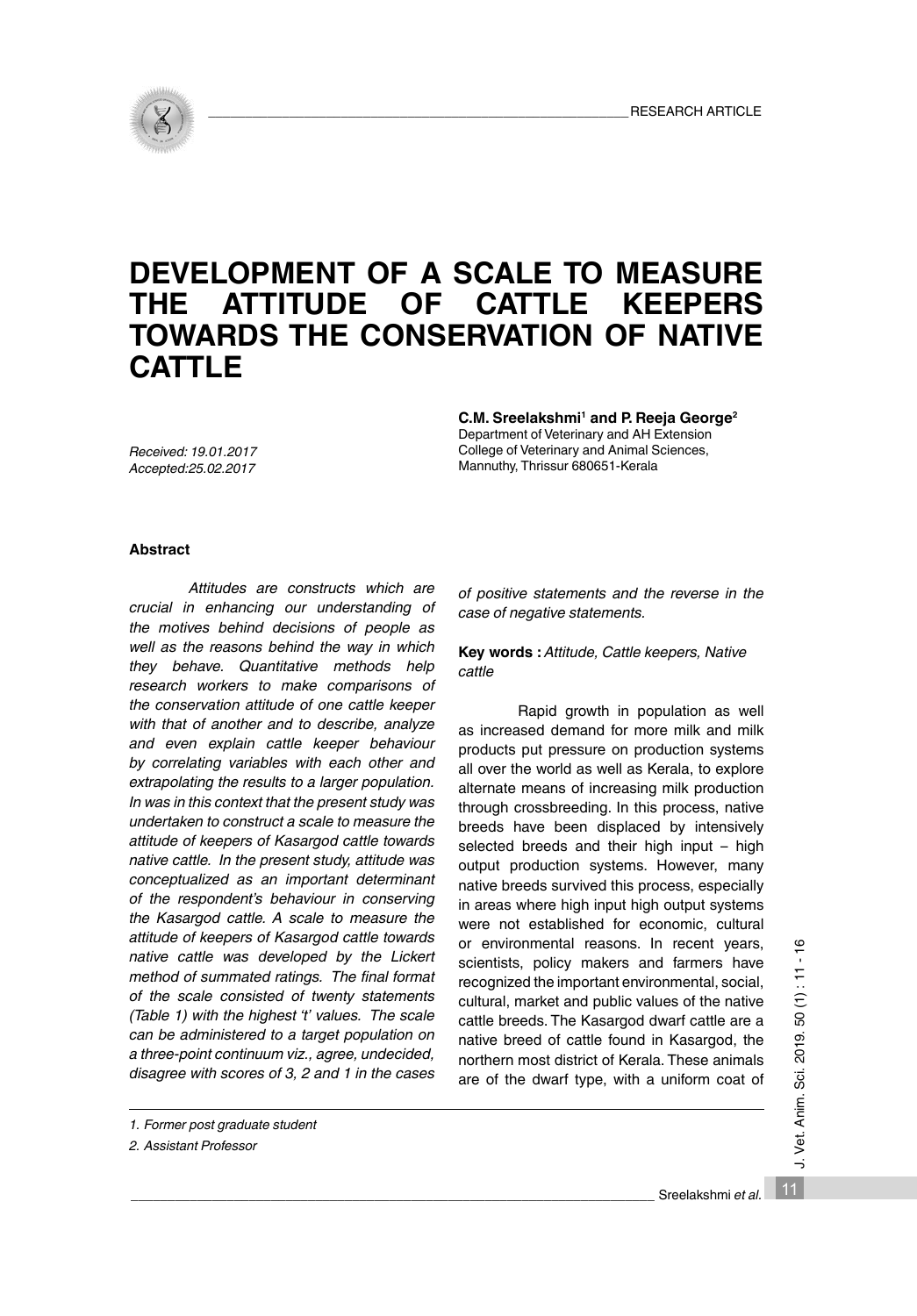black and varied shades of red (http://www. vechur.org/Kasargod.html).

Scientists as well as policy makers now recognize the need to understand the motives of Kasargod dwarf cattle keepers in order to develop well oriented policies and strategies for preserving all the values related to the maintenance of this breed as well as sustaining farming systems that are capable of maintaining the vigour and the potential to fulfil all conservation aims in this area.

Despite decades of research on farmer behaviour there still remains a need to redefine the theoretical base of what motivates the participation of farmers in agri-environmental programmes. It remains unsaid that there is a continuous need for further research to understand what motivates farmers to undertake conservation activities in order to improve existing programmes for addressing various issues in the agricultural landscape. There is longstanding literature on the relationship between attitudes, intentions and behaviour.

The theory of planned behaviour suggests that the most important determinant of a person's behaviour is his/her intention to engage in that behaviour which is in turn influenced by attitudes, subjective norms and perceived behavioural control (Fishbein and Aizen, 2010). The attitude behaviour relationship in the context of farmers' conservation behaviour and attitudes was found to be a prime predictor of farmer conservation behaviour (Padel, 2001). However, scales to make a measure of these attitudes are conspicuous by their absence. Keeping in mind the aforesaid facts the present study was undertaken with the objective of developing a scale to measure the attitude of keepers of cattle towards the conservation of native cattle.

#### **Materials and Methods**

Kasargod is the northern most among the districtsof Kerala. It is from this district that the Kasargod cattle have been reported. From among the four blocks in the district Manjeswaram block was selected in the first stage of sampling since it had the highest population of indigenous cattle. In the second stage of sampling, panchayats were taken as the sampling units and from the 12 panchayats in Manjeswaram block two panchayats *viz .,* Badiyadka and Enmagaje were selected by the procedure of simple random sampling. Snowballing was resorted to after initial identification of farmers with key informants, panchayat officials and local veterinary surgeons so as to identify a preliminary set of 15 farmers and a final set of 32 farmers for various stages involved in the preparation of the scale. At all times it was ensured that farmers included in one stage were not included in the next stage so as to eliminate any error due to recall.

Attitudes are constructs which are crucial in enhancing our understanding of the motives behind decisions of people as well as the reasons behind the way in which they behave(Winter *et al.* 2005). Constructs cannot be observed directly or indirectly, rather they are creations from theory based on observations(Babbie and Mouton, 2001). Further, attitudes towards conservation of specific breeds of cattle or vegetation are made up a collection of various aspectsor dimensions of attitude. It is possible to operationalise constructs in empirical research by making them measurable or observable using composite measures such as indexes and scales. Measures that combine several unique characteristics of a construct to a single score are referred to as indices while scales are tools designed to capture various aspects of a construct such as the intensity, direction, level etc of the construct. Further, the scale is inbuilt with a system to depict the responses obtained on a continuum so as to capture different shades of the variable.(Babbie and Mouton, 2001). While behaviour can be seen, attitudes cannot be observed, they are however measureable.(Grey, 2002). Attitudes can be measured directly by asking respondents to report their beliefs or evaluations, or indirectly by studying responses believed to be related to attitudes (Bohner and Wanke, 2002).Attitudes can be directly measured by using scales with a single item that has a numeric response or by

12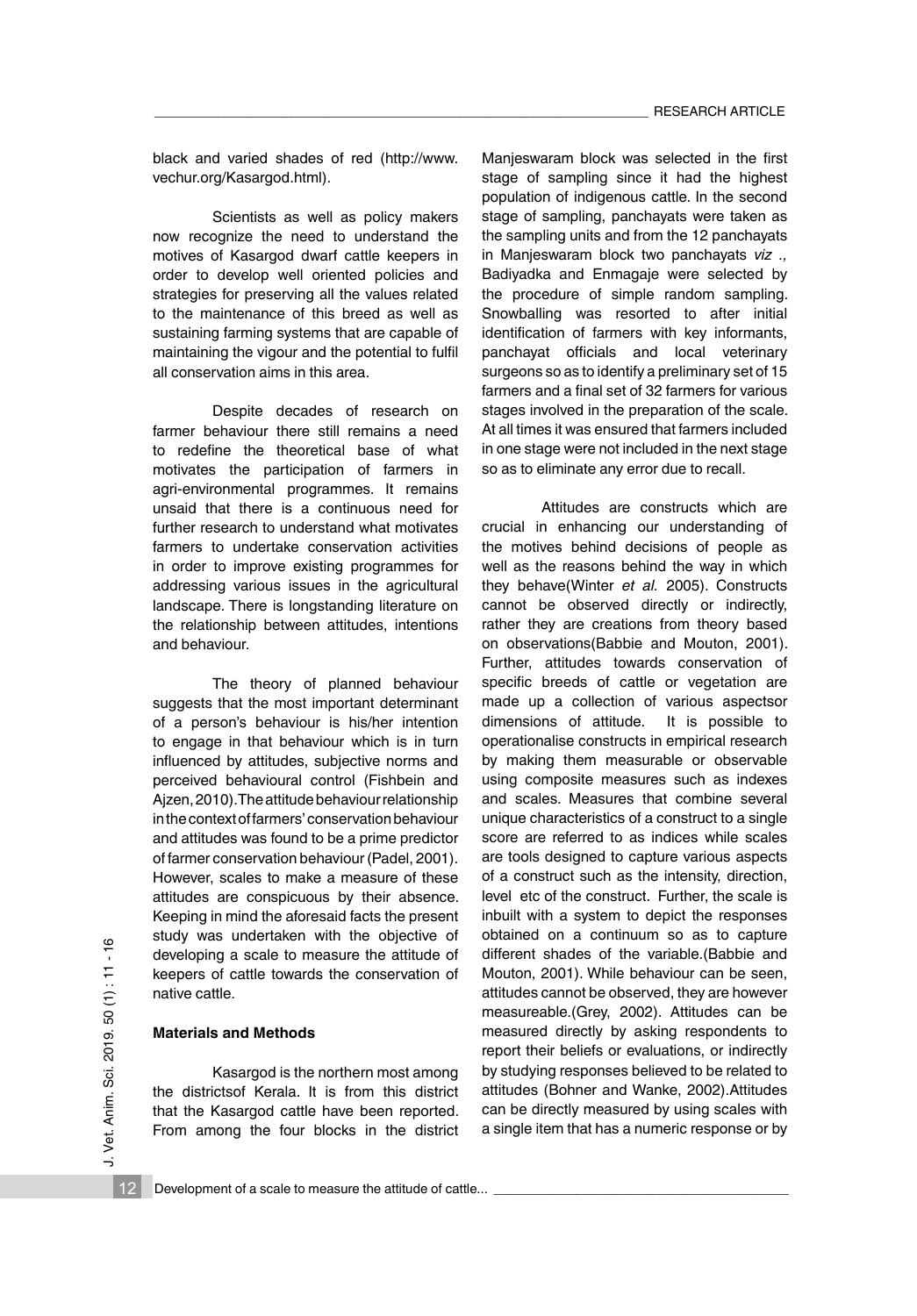using a multi item scale such as the frequently employed Likert scale (Likert, 1932).Single items have a significant drawback in that their reliability is low or difficult to assess (Winter *et al.* 2005) whereas multiple-item indicators of attitudes can improve the ability of attitudes to predict behaviour.

Research workers are definitely interested in qualitative attitude surveys since these can be used for providing the correct context so as to complement quantitative data. Thus there is a need to have a means to express theresults of a field study either in an index or scale format for systematic conservation assessment and planning (Winter *et al.* 2005). Further, these quantitative methods help research workers to make comparisons of the conservation attitude of one cattle keeper with that of another and to describe, analyze and even explain cattle keeper behaviour by correlating variables with each other, integratingquantitative Geographic Information Systems (GIS) data and extrapolating the results to a larger population.

In was in this context that the present study was undertaken to construct a scale to measure the attitude of keepers of Kasargod cattle towards native cattle In the present study, attitude was conceptualized as an important determinant of the respondent's behaviour in conserving the Kasargod cattle. A scale to measure the attitude of keepers of Kasargod cattle towards native cattle was developed by the method of summated rating as proposed by Likert, (1932) in the following steps:

# *Collection of attitude statements or the universe of content:*

A total of forty-seven statements reflecting the attitude of Kasargod cattle keepers towards native cattle conservation were prepared after interviewing as well as conducting focus group discussions among 15 native cattle keepers in Kasargod districtand conducting discussions with the subject matter specialists, besides review of literature. Care was taken to cover all the relevant aspects of the subject and to include respondents who would not be part of the final study.

## *Editing of statements:*

The statements were edited based on the fourteen criteria as suggested by Edwards and Kilpatrick (1946).

#### *Item analysis:*

All the edited statements were then administered to the second set of 32 cattle keepers who reared Kasargod cattle. The group consisted of randomly selected members and was altogether different from the respondents chosen for the final study. These cattle keepers were asked to indicate their degree of favourableness or unfavourableness towards each statement on a three point continuum *viz.,* agree, undecided and disagree. The scores assigned in the case of positive statements were 3, 2 and 1 respectively for agree, undecided, disagree and the scoring pattern was reversed in the case of negative statements. The attitude score for each respondent was obtained by summing up the weightage given for each statement.

## *Determining the directionality:*

The attitude statements included both positive and negative statements and the directions of the statements were checked by using the procedure of normal deviate weightings.

#### *Determination of 't' values*:

The scores of various respondents were arranged in descending order. Twenty five percent of the respondents with the highest scores and twenty-five percent of the respondents with lowest scores were taken for calculating't' values. These two groups formed the criterion groups designated as the high group and low group respectively and formed the basis for evaluating the individual statements. 't' values were calculated using the formula,

$$
t = \frac{\overline{X}_{H} - \overline{X}_{L}}{\sqrt{\frac{\varepsilon (X_{H} - \overline{X}_{H})^{2} + \varepsilon (X_{L} - \overline{X}_{L})^{2}}{n(n-1)}}}
$$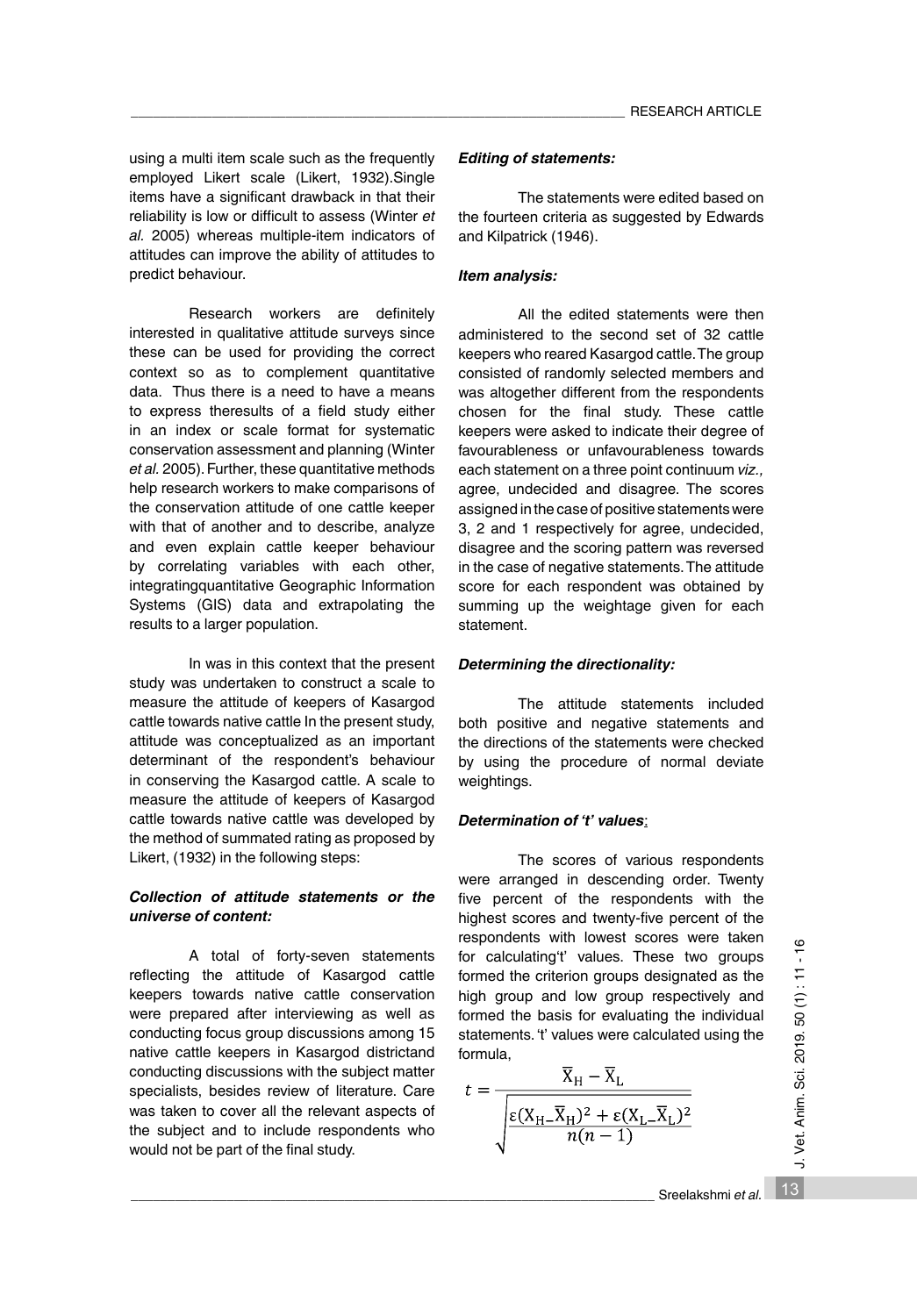Where,

 $\overline{X}_{H}$  = the mean score on a given statement for the high group.

AL The mean.<br>the low group.  $\bar{x}$  = the mean score on the same statement for

 $n =$  the number of subjects in each of the criterion groups

The 't' value indicated the extent to which a given statement differentiated between the high and low groups. These 't' values were arranged in descending order and 20 statements with highest 't' values were included in the final scale (Table 1). The't' values of all the 47 statements are given Table 1. The final format of the scale consisted of twenty statements with highest 't' values.

## *Reliability of the scale*

Reliability is the precision or accuracy of a measuring instrument. It is the frequency with which a scale produces consistent results with a sample. Reliability of the scale was tested by using the split-half method and applying Rulon's formula, r = σ<sup>2</sup>d/ σ<sup>2</sup>t

# **Table No 1.** : 't' values of attitude statements

where,

- $\sigma^2$ d = variance of the difference between the sum of the scores of odd statements and sum of the scores of the even statements
- $\sigma^2 t =$ variance of the total scores obtained by summing the scores of odd statements and even statements

A reliability coefficient of 0.896 was obtained. This indicated high internal consistency of the instrument testifying that it had a high reliability.

## **Results and Discussion**

The final format of the scale consisted of twenty statements (Table 1) with the highest 't' values. The scale can be administered to a target population on a three point continuum *viz.,* agree, undecided, disagree with scores of 3,2 and 1 in the cases of positive statements and the reverse in the case of negative statements. The total score of a respondent can then be computed by summing up the scores for each statement depending on his/her response to each statement.

| SI.<br>No | <b>Item Statements</b>                                                                                                                                                         | t-value  |
|-----------|--------------------------------------------------------------------------------------------------------------------------------------------------------------------------------|----------|
| 1         | I feel that there should be policies to promote native cattle rearing.                                                                                                         | $1.00*$  |
| 2         | Native cattle are a valuable part of our heritage.                                                                                                                             | 1.334*   |
| 3         | I will engage in keeping native cattle in order to propagate it.                                                                                                               | 0.403    |
| 4         | An effective partnership between research institutions such as veterinary<br>university and self government bodies would be a beneficial measure to conserve<br>native cattle. | $-0.607$ |
| 5         | The good temperament of native cattle makes it worth keeping.                                                                                                                  | $2.717*$ |
| 6         | I keep native cattle because I can have high esteem in my society.                                                                                                             | 0.917    |
| 7         | I keep native cattle as I can get more benefit when compared to cross bred<br>cattle.                                                                                          | 0.871    |
| 8         | I rear native cattle as these animals are cheaper to acquire as compared to<br>crossbred cattle.                                                                               | 0        |
| 9         | I will quit keeping native cattle if given an opportunity to rear crossbred cattle.                                                                                            | $1.07*$  |
| 10        | I think it is not worth keeping native cattle.                                                                                                                                 | 0.942    |
| 11        | I feel that the government should withdraw the blanket policy of cattle breeding.                                                                                              | $1.128*$ |
| 12        | We must ensure the availability of native cattle to the future generations.                                                                                                    | $1.528*$ |
| 13        | Keeping native cattle facilitates organic farming.                                                                                                                             | $-1.0$   |

J. Vet. Anim. Sci. 2019. 50 (1): 11 - 16 J. Vet. Anim. Sci. 2019. 50 (1) : 11 - 16

14

Development of a scale to measure the attitude of cattle...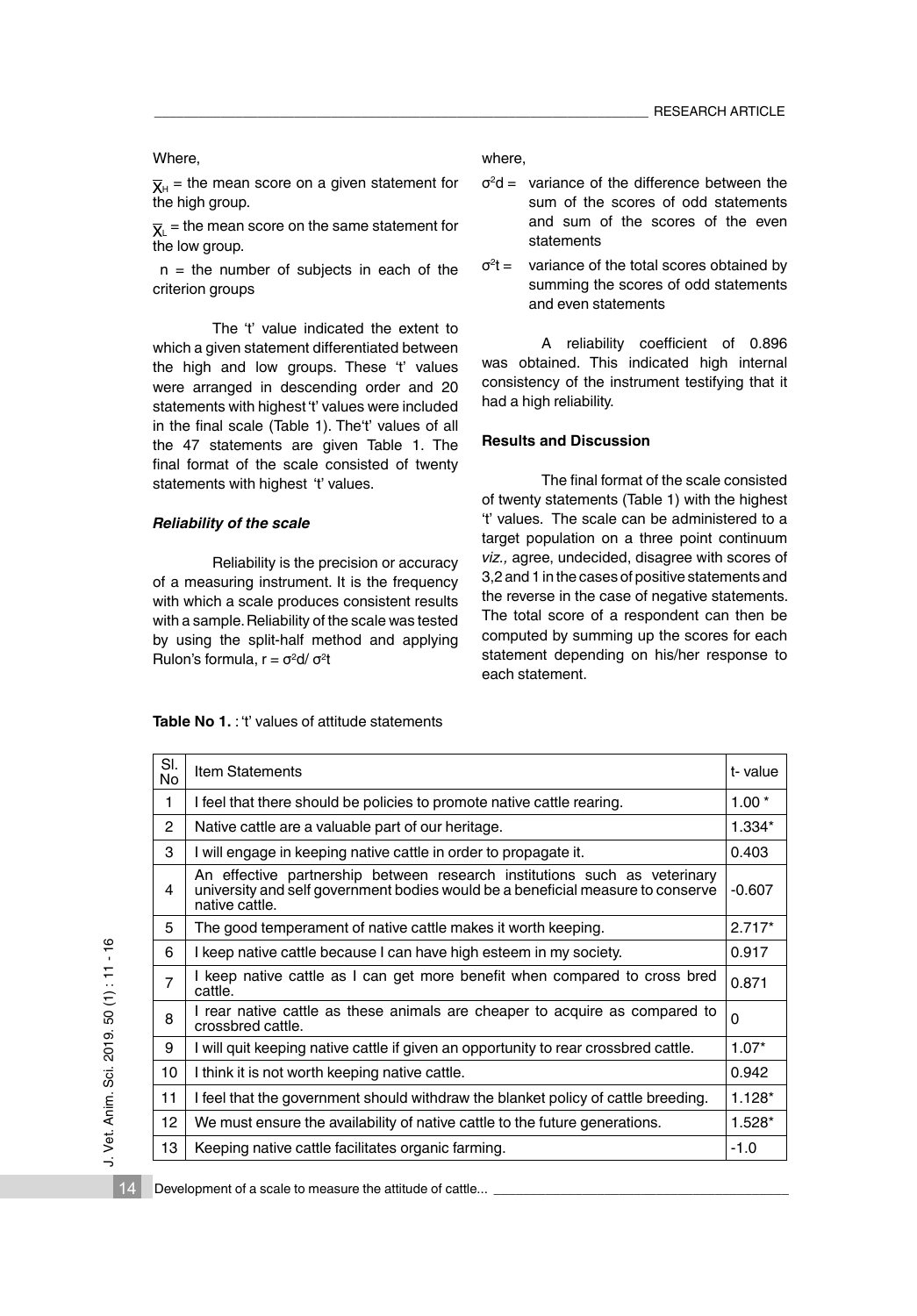| 14 | Conservation of native cattle is necessary to ensure the survival of these<br>animals.                          | $-1.128$ |
|----|-----------------------------------------------------------------------------------------------------------------|----------|
| 15 | Public spending on conservation of native cattle is a waste and should not be<br>encouraged.                    | 0.314    |
| 16 | I feel that conservation of native cattle can succeed only if local people play a<br>more active role.          | $3.121*$ |
| 17 | I prefer to keep native cattle since it provides for the family needs of milk and milk<br>products.             | 0.858    |
| 18 | I feel that the government must promote native cattle shows.                                                    | 1.426*   |
| 19 | Native cattle do not require special care since they are climatically adapted.                                  | 1.334*   |
| 20 | Local self-government bodies should initiate more programmes that promote the<br>conservation of native cattle. | $2.049*$ |
| 21 | It is not worth keeping native cattle as they produce less milk.                                                | 0        |
| 22 | I do not plan to keep native cattle as it will not be profitable.                                               | $2.497*$ |
| 23 | I prefer to expand my farm by adding more number of native cattle.                                              | 0.284    |
| 24 | I do not prefer to keep native cattle as banks will not support it financially.                                 | 0        |
| 25 | I prefer keeping native cattle since their products fetch more price.                                           | $1.21*$  |
| 26 | Native cattle are an indispensible part of the cultural life of my community.                                   | 0        |
| 27 | I consider conserving native cattle as my duty.                                                                 | 0.403    |
| 28 | I like to keep native cattle in spite of my inconveniences.                                                     | $1.429*$ |
| 29 | Native cattle keeping is profitable due to increased consumer demand for the<br>products of native cattle.      | $1.44*$  |
| 30 | I believe native cattle farming is more a way of life rather than a business.                                   | $1.426*$ |
| 31 | Conservation of native cattle should be a matter of concern to the local self<br>government bodies.             | 0        |
| 32 | Native cattle conservation is a way to preserve traditional values.                                             | $1*$     |
| 33 | Consumption of native cattle products will ensure better quality of life to my<br>family.                       | 0.942    |
| 34 | Conserving native cattle will not improve my living standard.                                                   | $2.828*$ |
| 35 | I do not believe native cattle keeping offer any benefits.                                                      | 0        |
| 36 | Conserving natural resources can assure a safer world to live.                                                  | $-1.528$ |
| 37 | When millions require better nutrition it is illogical to rear native cattle.                                   | 0.966    |
| 38 | I feel that there should be more programmes from the Panchayath exclusively for<br>native cattle.               | 0        |
| 39 | Native cattle keeping can be taken up as a commercial venture.                                                  | 1.616*   |
| 40 | Those who conserve native breeds of cattle must be rewarded.                                                    | 0.858    |
| 41 | Breeding facilities exclusively for native cattle must be introduced.                                           | $1 *$    |
| 42 | Local Government involvement in conservation of native cattle should be there.                                  | 0.599    |
| 43 | Slaughter of native cattle for beef must be discouraged.                                                        | 0.851    |
| 44 | I think Government should start a native cattle farm in its original breeding tract                             | $-1.07$  |
| 45 | There should be more government initiated awareness programmes to promote<br>conservation                       | 0        |
| 46 | It would be good to create a breed society exclusively for native cattle                                        | 0.607    |
| 47 | Keeping native cattle can be an advantageous subsidiary occupation                                              | $2.16*$  |
|    | *Selected statements                                                                                            |          |
|    |                                                                                                                 |          |